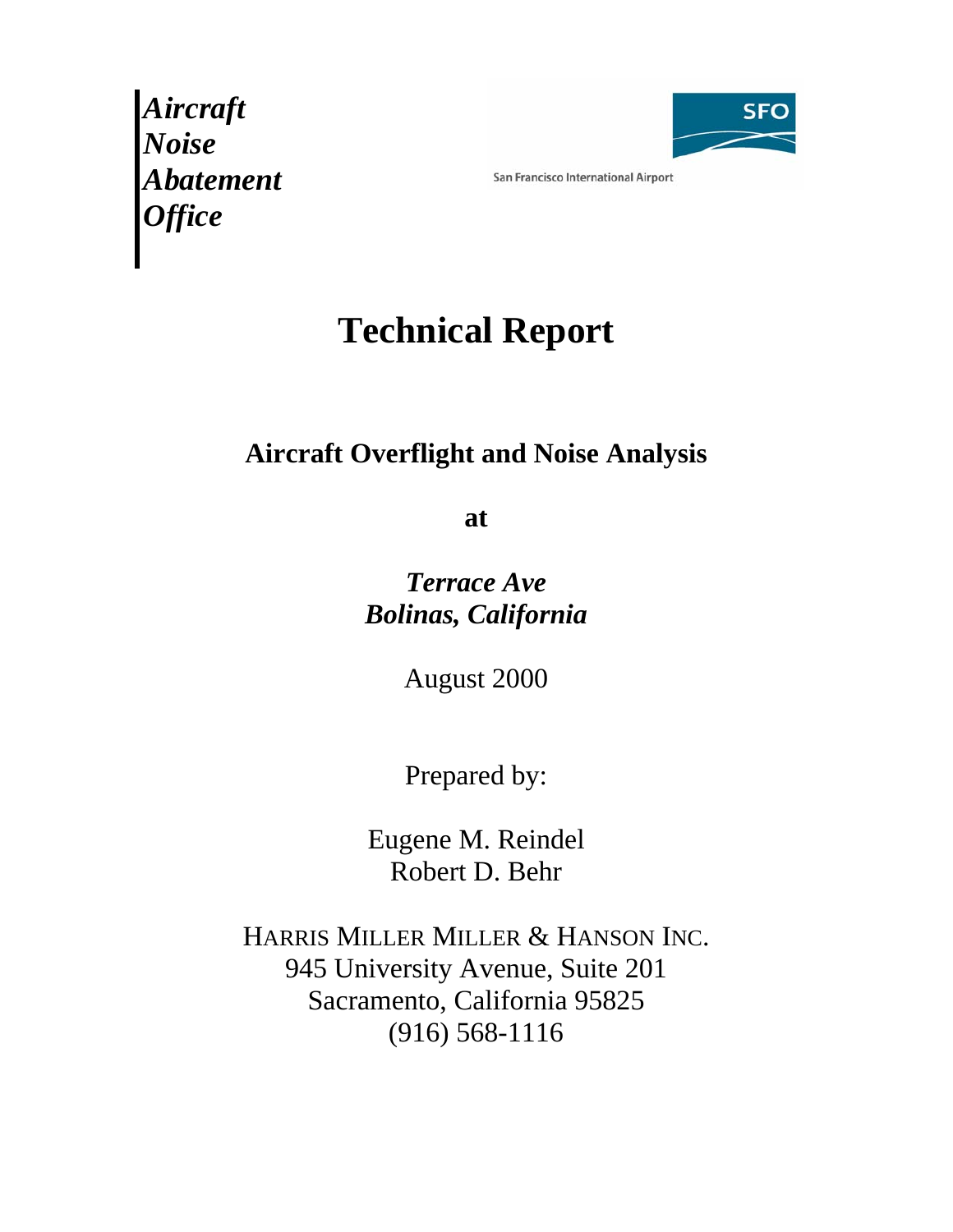#### January 3, 2001

This preface clarifies the calculation procedures used by Harris Miller Miller  $\&$ Hanson Inc. (HMMH) when determining aircraft-only Community Noise Equivalent Level (CNEL) and community-only CNEL such that their sum is the total daily CNEL, as measured.

HMMH generally reports CNEL values in whole numbers due to the inability to know the values to any higher degree of certainty. When conducting noise measurements, the noise monitors used by HMMH record the noise levels and calculate the total daily CNEL value to the nearest tenth (one decimal place). During analysis this measured degree of accuracy is maintained for our calculations until we report the final values.

When adding CNEL values logarithmically, HMMH uses the values to the nearest tenth, calculates the sum, and then rounds to the nearest whole number using standard rounding procedures for the final reported CNEL values. This may cause some confusion when looking at a table and trying to add the rounded numbers to give the resultant sum. For example, logarithmically adding rounded numbers 37 and 52 results in a sum of 52. However, the CNEL table of values may show the sum to be 53. This is the result of logarithmically adding the numbers before rounding (36.9 and 52.4) resulting in a sum of 52.5 which rounds to 53. Therefore, in cases where a value before rounding is near the rounding point ( .5 ), there may be a difference (1 dB) in the sum using rounded numbers versus the numbers to the nearest tenth.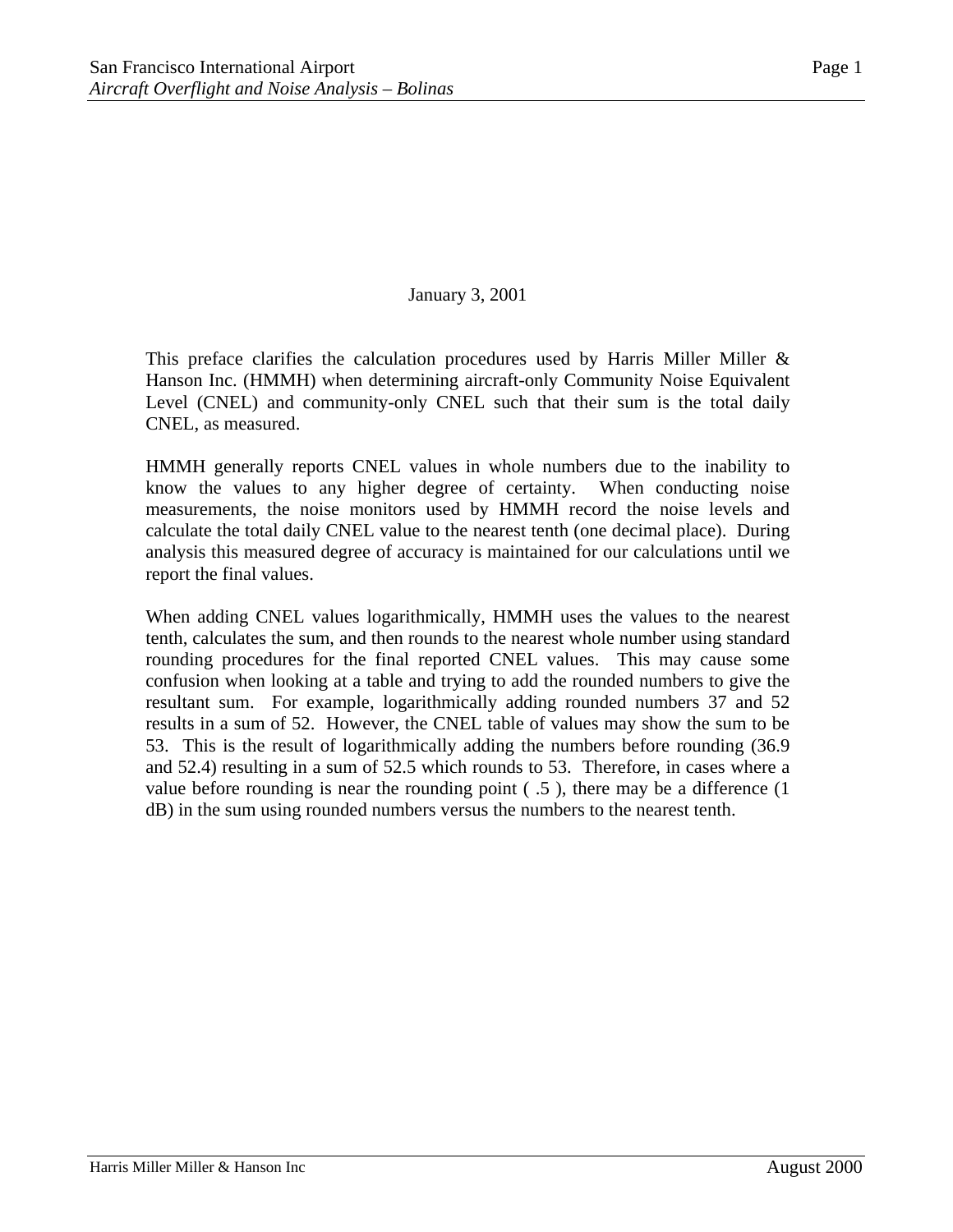## **INTRODUCTION**

Harris Miller Miller & Hanson Inc., in cooperation with San Francisco International Airport's (SFO) Aircraft Noise Abatement Office, performed a noise monitoring survey on Terrace Avenue, Bolinas, CA from 15 June 2000 through 23 June 2000. On-site observations were conducted in the afternoon on Thursday, 15 June 2000. Figure 1 shows the general location of the monitoring site in relation to SFO.

#### **1. SUMMARY**

During the survey, a daily average of approximately 144 aircraft flew within a 2-mile hemispherical radius of the monitoring site as evidenced by actual radar data accumulated at SFO. The majority of these flights were arrivals to SFO on Runways 28L and 28R and arrivals to San Jose International Airport (SJC) on Runways 30L and 30R. Our analysis correlated the aircraft flights to the noise events collected by the noise monitors. The calculated aircraft Community Noise Equivalent Levels (CNEL) ranged from 32 dB to 38 dB which were 8 dB to 17 dB below the corresponding community CNEL. These results are consistent with aircraft noise levels at locations far removed from the airport environs; i.e., aircraft noise events are noticeable and detectable, but are not contributing to the total CNEL.

#### **2. BACKGROUND**

#### **3.1 Aircraft Noise Terminology/Metrics**

Appendix A defines the aircraft noise terminology used in this report.

#### **3.2 Instrumentation Set-up**

A Larson-Davis Type 820 Noise Monitor measured the noise environment. A GRAS microphone and Larson-Davis microphone pre-amp were placed on a 5-foot tripod and were connected to the monitor with the use of a microphone cable. The monitor was locked in "run-mode" and secured in a locked box. The monitor was powered by external AC power through a power cord connected to the residence. The data were downloaded at various intervals. For each recorded event, the data collected by the Larson-Davis 820 consisted of event time, duration, Lmax, and calculated SEL.

#### **3.3 Measurement Site Description**

This site was approximately 27 miles from SFO and was located in a residential backyard on a hill overlooking Bolinas Bay and the Pacific Ocean. The community noise levels at this site were influenced by several factors including occasional street traffic, neighborhood maintenance and construction activities, and the sounds of the wind and ocean surf. Prior to taking measurements the monitor was calibrated and, through observation, an ambient or background noise level of 38 dB - 42 dB was determined; therefore, the exceedance or threshold level on the noise monitor was set to 47 dB. The minimum noise duration was set at five seconds. That is, for a noise event to be recorded, it had to exceed the established threshold of 47 dB for at least 5 seconds. The monitor stored the total CNEL value for each 24-hour day (midnight to midnight) during the monitoring period from 15 June 2000 through 23 June 2000.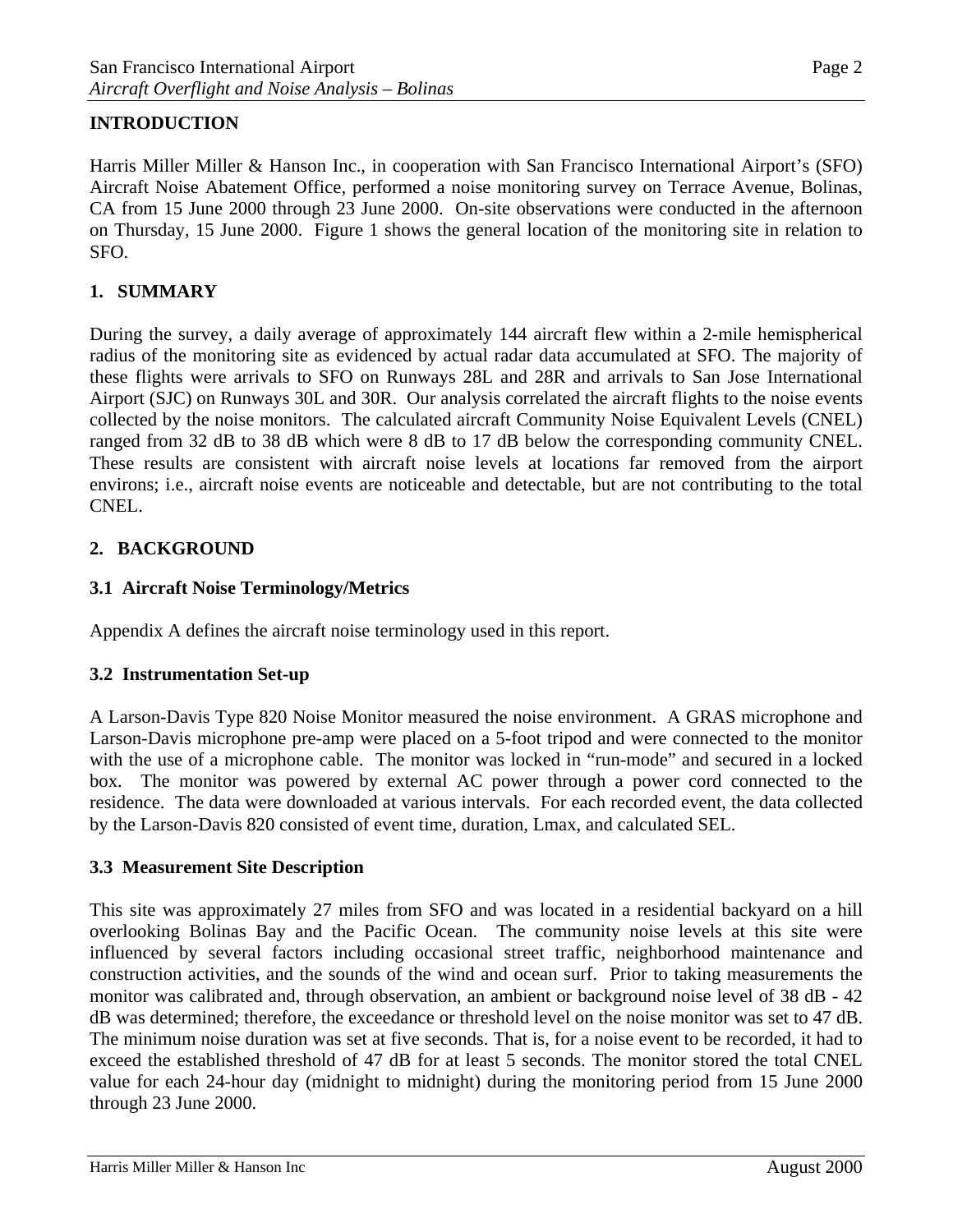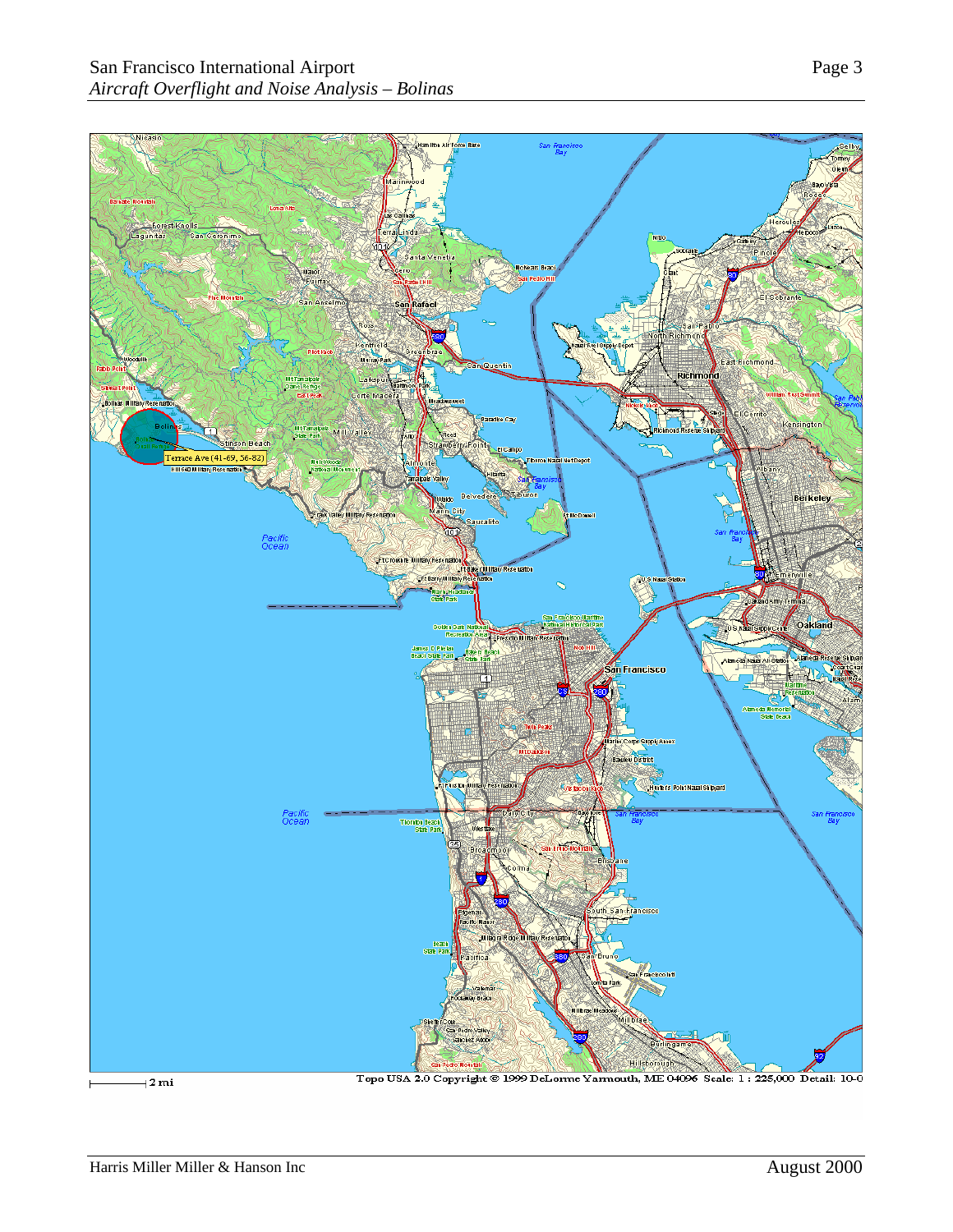#### **Figure 1. Location of Monitoring Site 3.4 Aircraft Flight Information**

An average of 144 aircraft per day flew in the vicinity of this site during the measurements. Figure 2 shows the various aircraft tracks for 22 June 2000. A number of flights (non-SFO arrivals) were on different flight paths, i.e., arrivals to SJC and overflights by aircraft with unknown destinations or origins. Most of the aircraft that passed within the vicinity of this site *and* had an effect on the daily sound exposure levels were arrivals to SFO on Runways 28L and 28R and arrivals to SJC on Runway 30L and 30R. The altitude for the flights overflying the monitoring site ranged from approximately 9,000 feet MSL to 20,000 feet MSL with an average altitude of 12,500 feet MSL. The arrivals to SFO were generally at 11,000 feet MSL and the arrivals to SJC were generally at altitudes of 17,000 and 18,000 feet MSL.



**Figure 2. Flight Tracks in Vicinity of Site (22 June 2000)**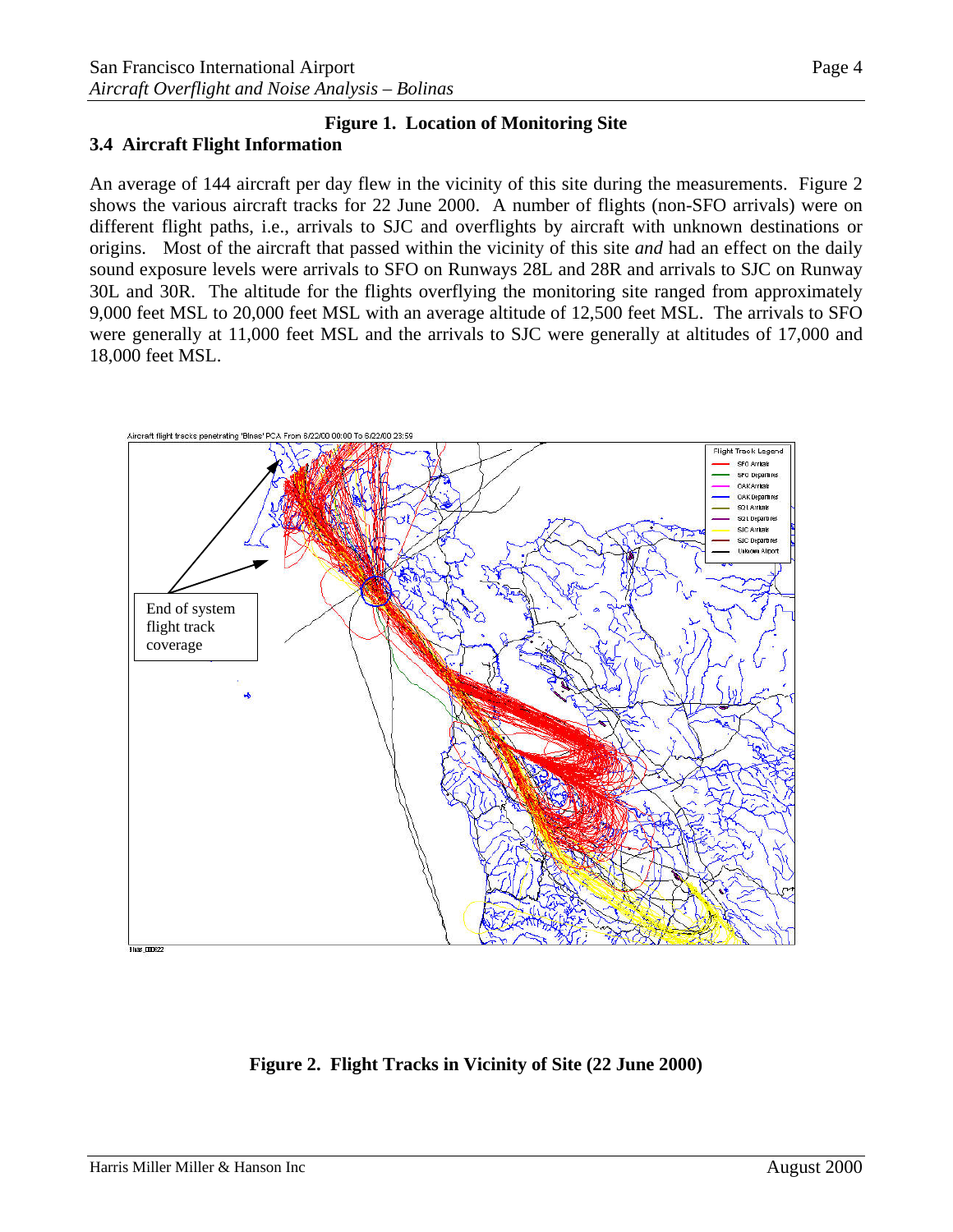#### **3. MEASUREMENTS**

Data were collected on-site from 15 June 2000 through 23 June 2000. On the afternoon of 15 June, on-site observations were conducted to observe the air traffic patterns and gain an insight into the sounds of the community environment. Unfortunately, the broken to overcast cloud cover impacted the ability to observe the traffic patterns. An analysis of recorded events and associated radar flight data was conducted for the period of 16 June 2000 through 22 June 2000. The analysis used the time of each event and the aircraft radar data to correlate the events to aircraft type, air carrier, aircraft altitude at the point of closest approach (where, in the flight path, the aircraft is closest to the ground site), destination or origin airport, runway used, and direction of traffic flow. Table 1 summarizes the data analyzed.

|          | Number of                      | <b>Total Number</b>       | <b>Correlated</b>                      | Aircraft<br><b>CNEL</b><br>(dB) | Range (dB)       |            |
|----------|--------------------------------|---------------------------|----------------------------------------|---------------------------------|------------------|------------|
| Date     | Aircraft<br><b>Overflights</b> | of Noise<br><b>Events</b> | <b>Aircraft</b><br><b>Noise Events</b> |                                 | $L_{\text{max}}$ | <b>SEL</b> |
| 06/16/00 | 139                            | 720                       | 141                                    | 36                              | $47 - 70$        | $53 - 76$  |
| 06/17/00 | 131                            | 659                       | 72                                     | 32                              | 47 - 56          | $53 - 70$  |
| 06/18/00 | 156                            | 450                       | 128                                    | 35                              | $47 - 69$        | $53 - 72$  |
| 06/19/00 | 142                            | 466                       | 114                                    | 36                              | $47 - 67$        | $54 - 85$  |
| 06/20/00 | 126                            | 489                       | 120                                    | 35                              | $47 - 61$        | $53 - 70$  |
| 06/21/00 | 147                            | 511                       | 145                                    | 36                              | 47 - 71          | $53 - 77$  |
| 06/22/00 | 166                            | 610                       | 171                                    | 38                              | $47 - 65$        | $53 - 75$  |

#### **Table 1. Daily Aircraft Noise Measurements**

The number of correlated aircraft noise events exceeded the number of overflights on two occasions as sometimes one aircraft would create more than one noise event due to the variation in sound level.

Figure 3 shows a sample two-hour period of recorded Lmax values for aircraft and community noise events. As shown, the majority of the noise events are between 47 dB and 62 dB Lmax. The aircraft Lmax values varied between 47 dB to 61 dB and the community-only Lmax values varied from 47 dB to 62 dB. These levels are fairly typical of the rest of the data analyzed.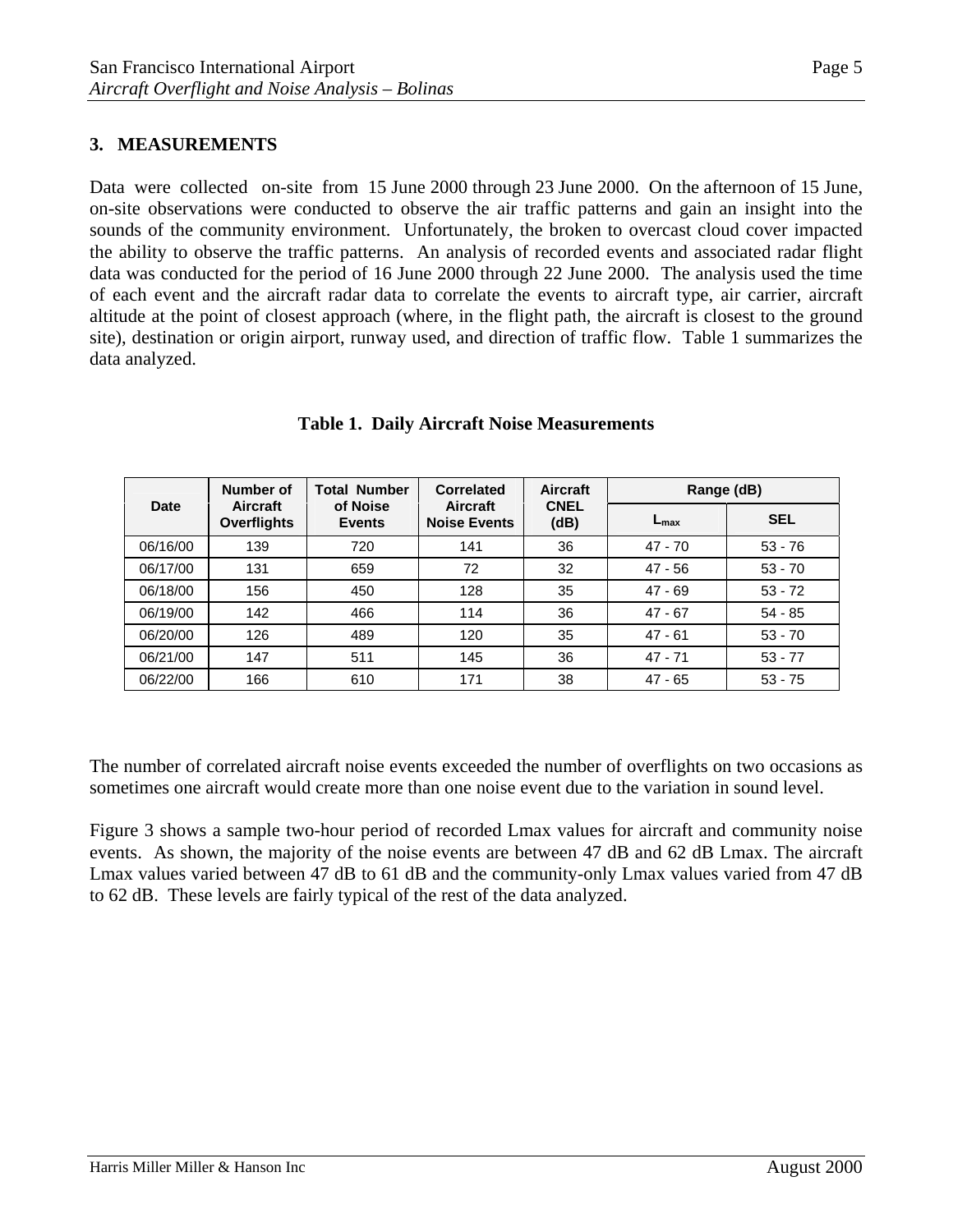

#### **Figure 3. Sample of Aircraft and Community Event Lmax Values - 22 June 2000**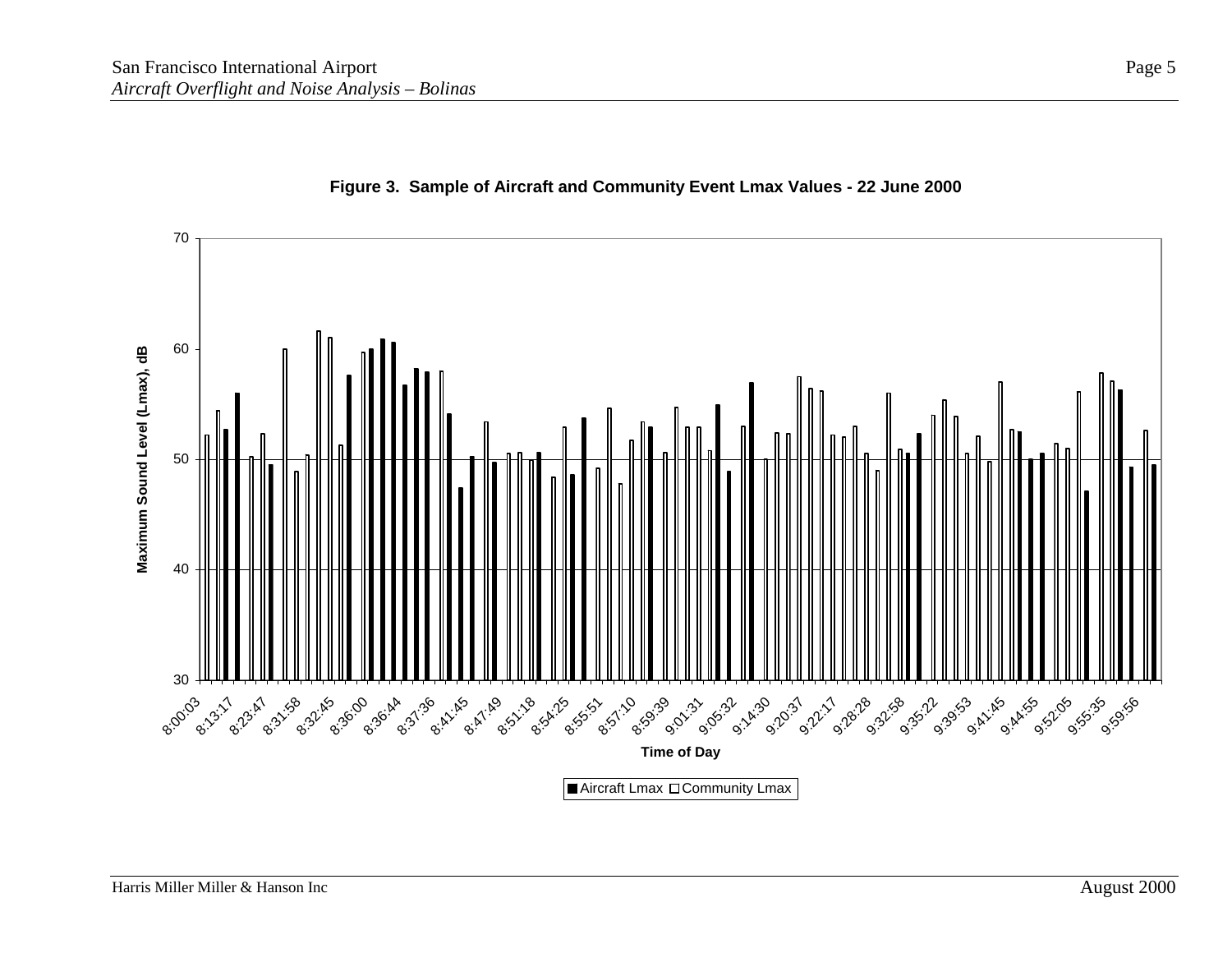The measured SELs correlated to actual aircraft operations were used to compute the CNEL from aircraft operations at the site. Table 2 and Figure 4 show the aircraft CNEL varied between 32 dB to 38 dB throughout the measurement period with the median level being 36 dB. The total measured CNEL for the time period is also shown in Table 2 and Figure 5 and ranged from 45 dB to 50 dB with a median of 47 dB. We determined the community-only CNEL by removing the daily-calculated aircraft CNEL contribution from the measured total daily CNEL. Table 2 shows the community 24 hour noise exposure, without aircraft noise, ranged from 45 dB to 50 dB with the median level being 46 dB. This range corresponds to expected noise levels in quiet suburban living areas (Ref: "Information on Levels of Environmental Noise Requisite to Protect Public Health and Welfare with an Adequate Margin of Safety", U.S. Environmental Protection Agency, March 1974). The results indicate the aircraft increased the total daily CNEL by 0 to 1 dB.

| <b>Date</b> | <b>Total-Daily</b> | Aircraft-Only CNEL (dB) | <b>Community-Only</b> |            |           |
|-------------|--------------------|-------------------------|-----------------------|------------|-----------|
|             | CNEL (dB)          | <b>Total</b>            | <b>SFO</b>            | <b>SJC</b> | CNEL (dB) |
| 06/16/00    | 50                 | 36                      | 34                    | 32         | 49        |
| 06/17/00    | 49                 | 32                      | 32                    | 19         | 49        |
| 06/18/00    | 45                 | 35                      | 34                    | 21         | 45        |
| 06/19/00    | 50                 | 36                      | 35                    | 26         | 50        |
| 06/20/00    | 46                 | 35                      | 34                    | 27         | 46        |
| 06/21/00    | 46                 | 36                      | 35                    | 25         | 45        |
| 06/22/00    | 47                 | 38                      | 37                    | 29         | 46        |

**Table 2. Daily CNEL Measurements** 

A review of the daily contributions to the aircraft CNEL at this site by specific airport revealed that SFO arrivals to Runways 28L and 28R dominate with SJC arrivals to Runways 30L and 30R also contributing. An energy average of the aircraft CNEL for the time period of measurement was 36 dB. SFO average aircraft CNEL contribution was 35 dB and that of SJC was 27 dB.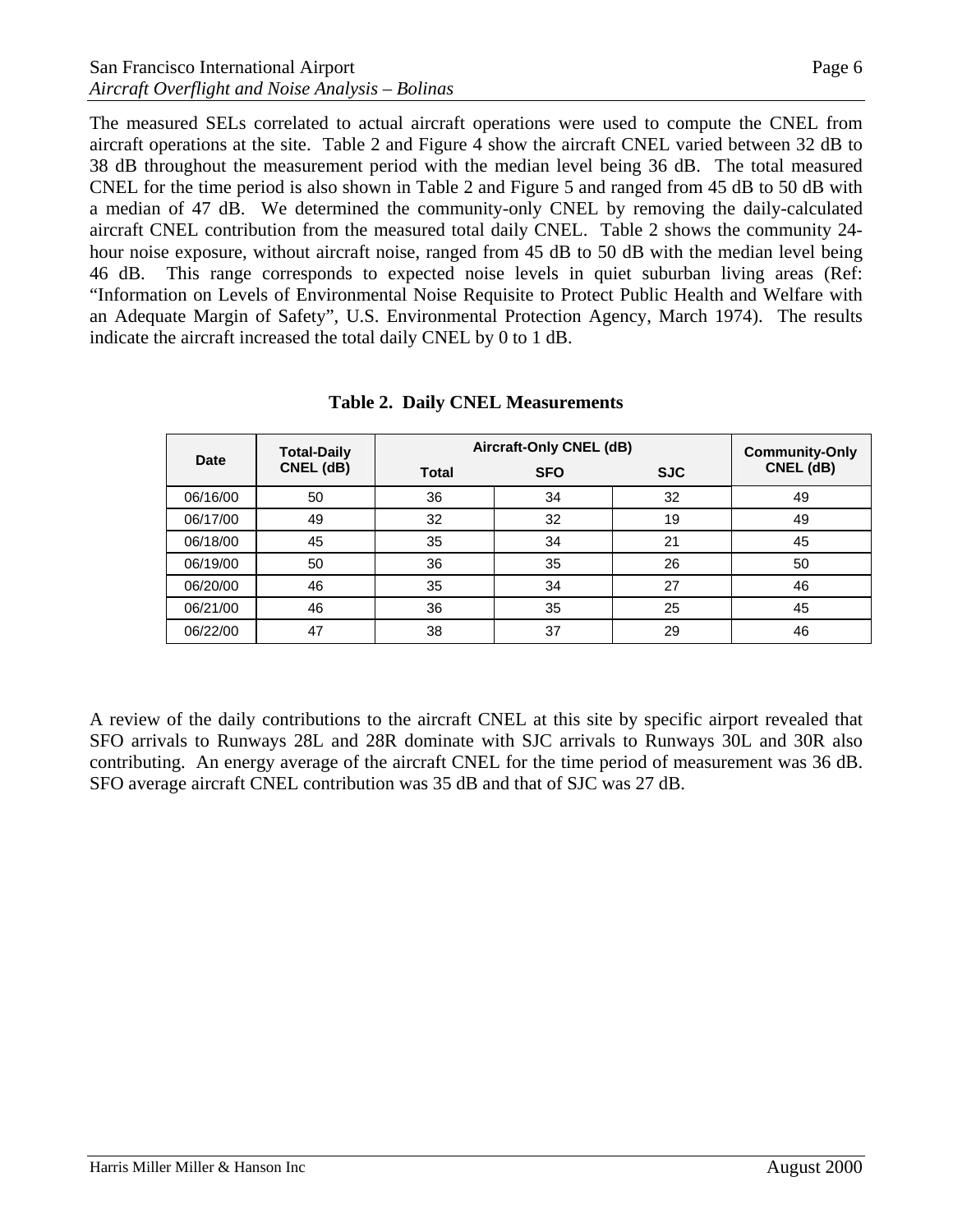

## **Figure 4. Aircraft CNEL**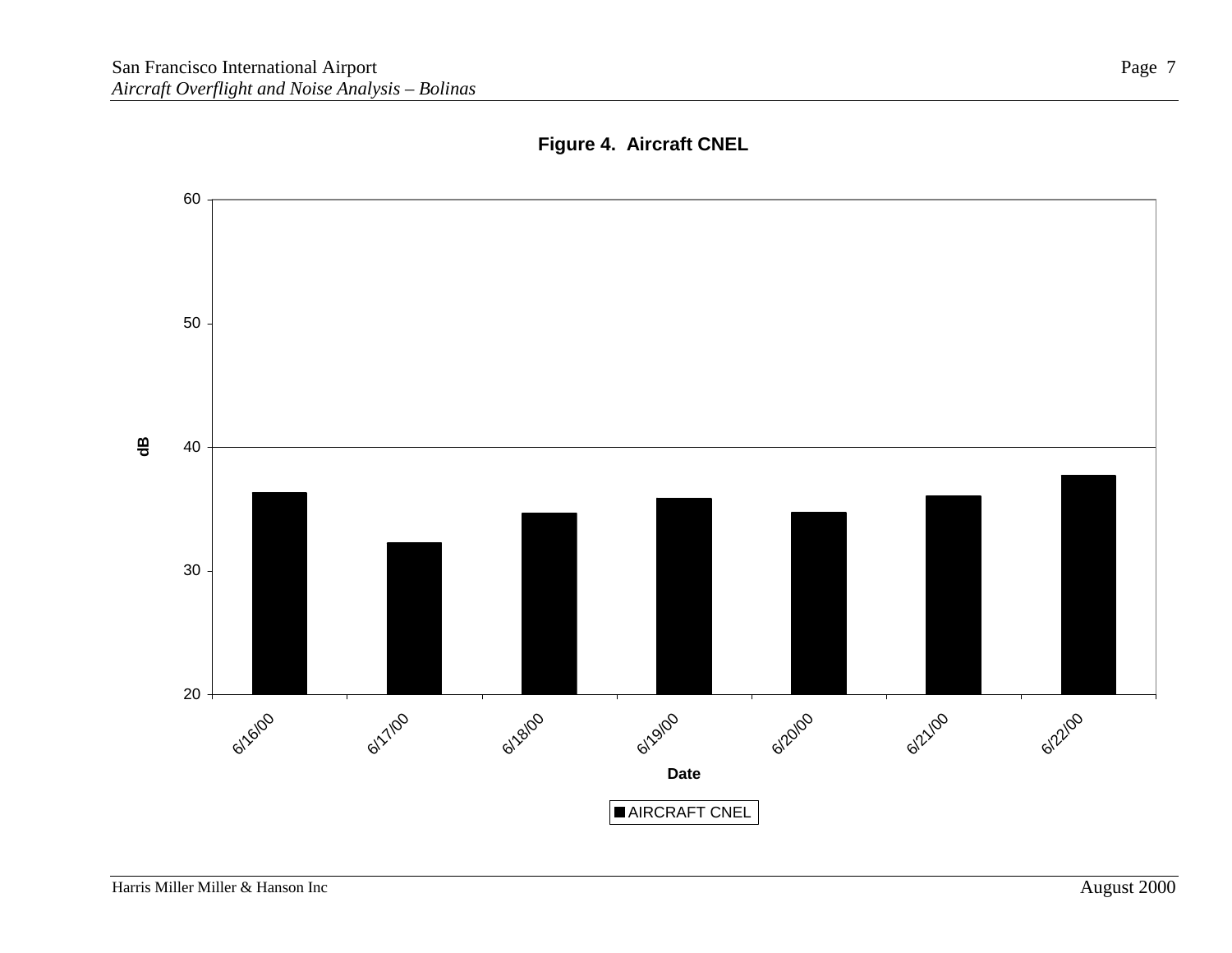

#### **Figure 5. Total Daily CNEL**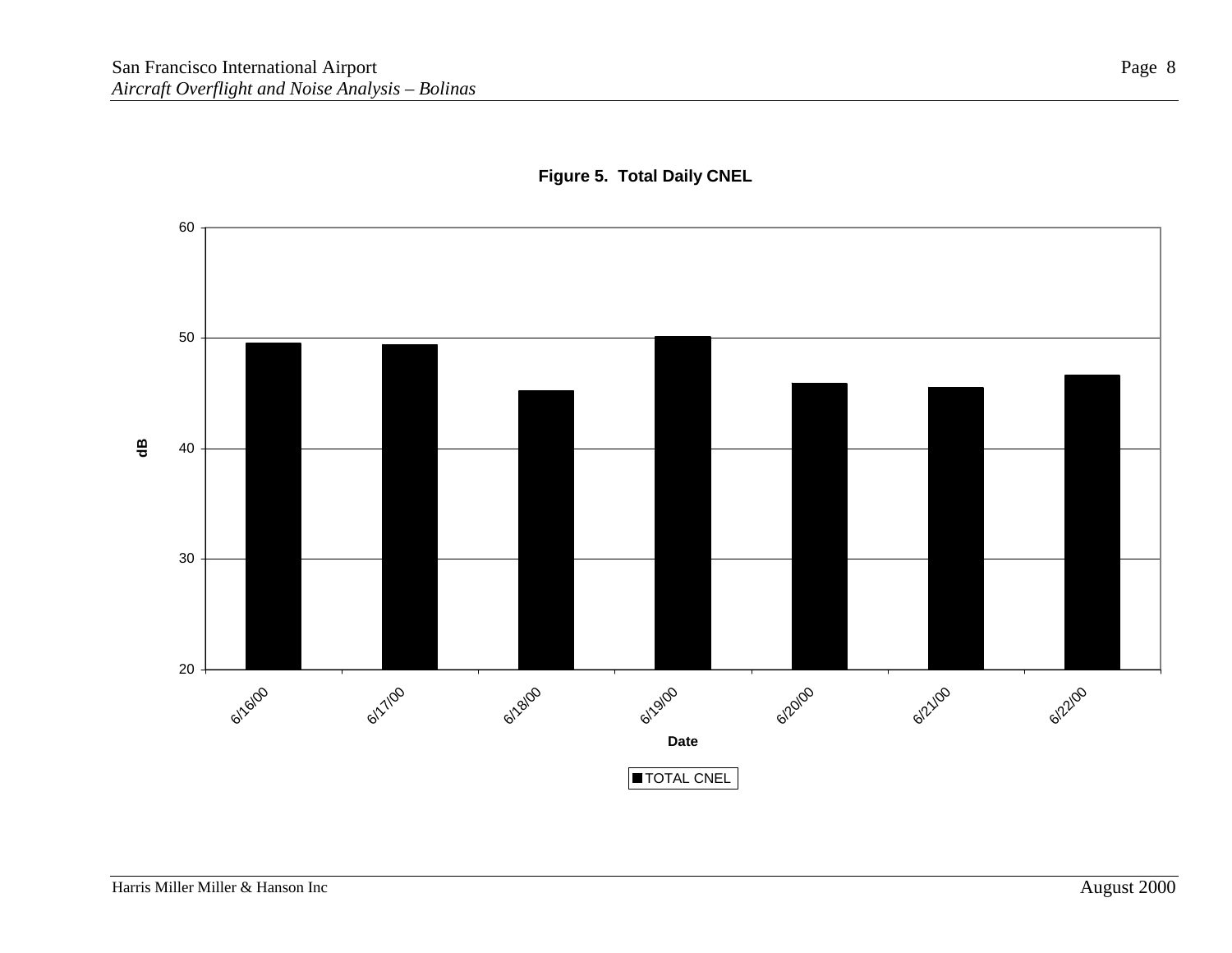# **4. CONCLUSIONS**

Based on observations and collected data, we conclude the following:

- 1. Aircraft noise exposure measured 32 dB to 38 dB CNEL.
- 2. Aircraft noise was primarily due to arrivals at SFO and SJC at altitudes above 10,000 feet MSL.
- 3. Aircraft arrivals to SFO dominated the aircraft contribution to the noise exposure level.
- 4. Aircraft increased the total daily CNEL by 0 to 1 dB.
- 5. Community, or non-aircraft, noise exposure of 45 dB 50 dB exceeds aircraft noise exposure.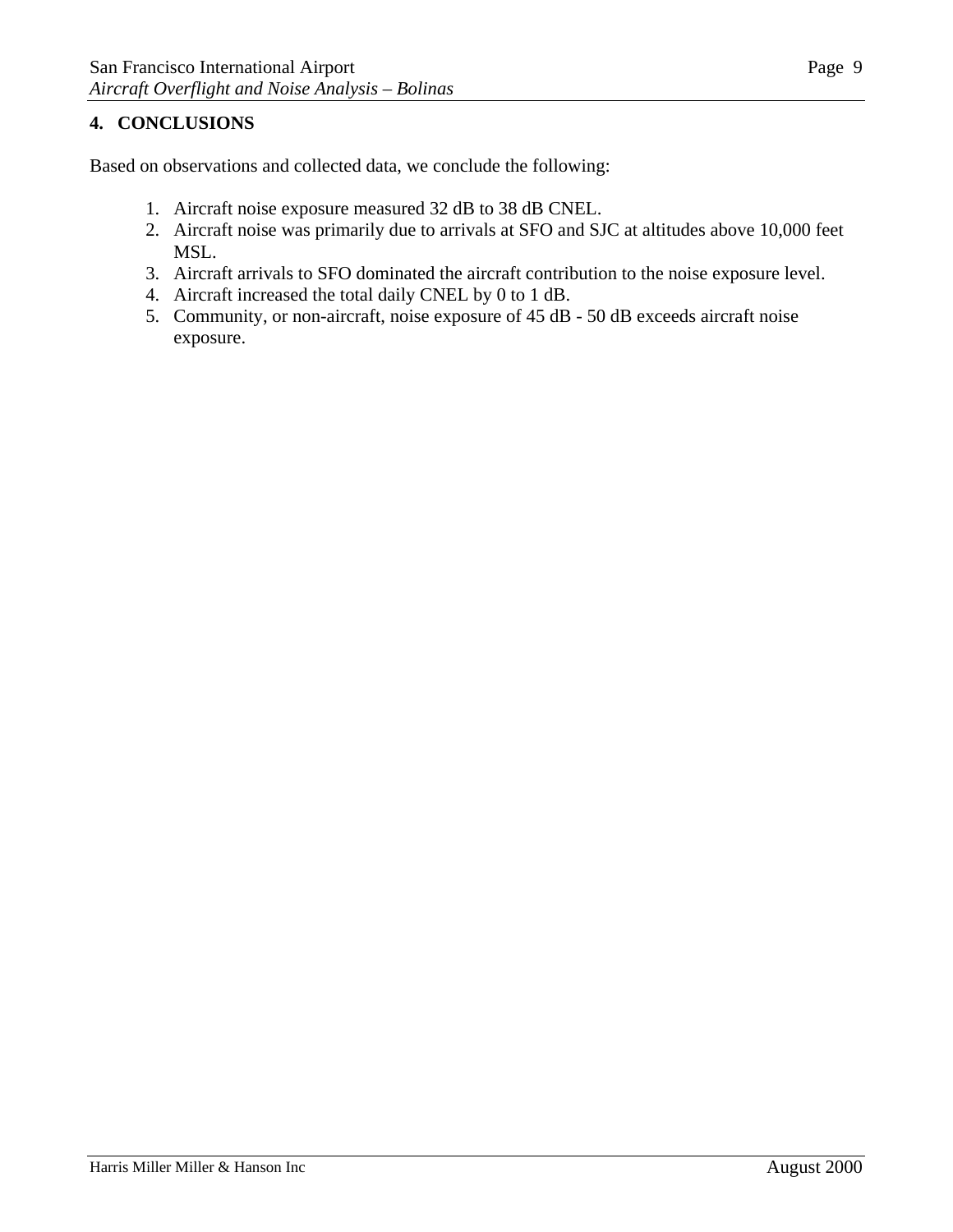#### Aircraft Noise Terminology/Metrics

To assist in understanding the noise measurements and noise metrics used in evaluating airport noise, we provide a brief introduction to noise terminology used in this report. Specifically, the noise metrics discussed are the decibel (dB), the A-weighted sound level, the Maximum Noise Level ( $L_{max}$ ), the Single Event Noise Exposure Level (SENEL), the Sound Exposure Level (SEL), and the Community Noise Equivalent Level (CNEL).

The decibel or dB is the unit of measure used to represent the change in sound pressure which is detected by the human ear. Since the range between the slightest and greatest sounds that we hear is extremely large, the decibel uses the logarithmic scale to compress this range to a more meaningful scale with 0 dB representing the slightest sound we can hear. Most sounds we experience in our dayto-day lives vary somewhere between 30 dB and 100 dB. Figure A-1 presents typical sound levels of several common environmental sources.

Aircraft sound measurements generally use the metric known as A-weighted sound level. This is the sound level that has been filtered or weighted to reduce the influence of high and low frequency extremes. This closely replicates the sensitivity of the human ear in the frequency range of 500 – 10,000 Hz and correlates well with perceptions of the loudness of sounds. Thus, an aircraft noise event with a higher A-weighted sound level is perceived to be louder than an aircraft noise event with a lower A-weighted sound level. This correlation with human's perception of loudness is the primary reason that A-weighted sound levels are used to evaluate environmental noise sources. Although Aweighted sound levels are normally written with units dBA, all sound levels in this report are A-weighted and the unit dB indicates A-weighted sound levels.

 $\underline{L}_{max}$ , or the maximum noise level, is a measurement of the maximum sound level for a single event. Lmax can be directly measured in dB with a wide variety of sound measurement instruments. However, Lmax, by itself, provides no information on the cumulative noise exposure from a single source. The duration of a noise event also impacts our perception of annoyance. Therefore, a term or metric is needed that accounts for both intensity and duration and provides a uniform assessment of noise events with differing intensities and durations. This metric is SENEL or SEL.

SENEL expressed in dB represents the cumulative sound energy detected above an established threshold for a single event considering both intensity and duration of the sound. For measurements, the threshold is 30 dB below an upper SENEL limit which depends on the aircraft type and distance from either the start of the take-off roll or the landing threshold. SEL is functionally equivalent to SENEL with the difference being that the threshold for SEL is referenced to the background noise level. The SEL is calculated by normalizing or standardizing the accumulated sound energy to a onesecond duration. Thus, for example, two events with the same intensity but different durations can be differentiated with the longer duration event having higher SEL. This normalization will usually result in the SEL for most aircraft overflights being on the order of 7 dB to 12 dB higher than the corresponding Lmax. Thus, SEL gives us a common basis for comparing noise events that matches our instinctive impression – the higher the SEL, the more annoying it is likely to be.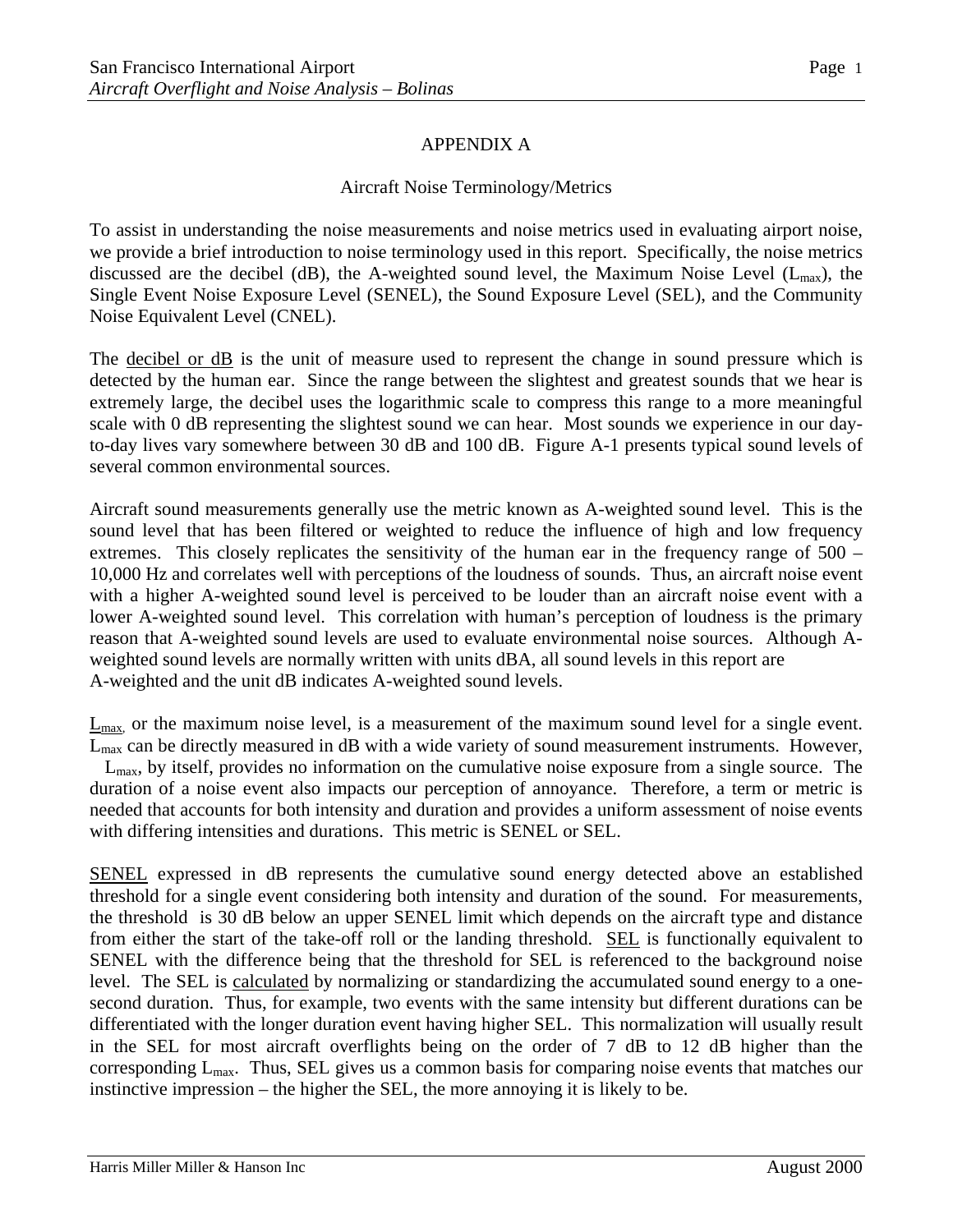| Outdoor                                                              | <b>Typical Sound Levels</b>       | Indoor                                        |
|----------------------------------------------------------------------|-----------------------------------|-----------------------------------------------|
| Concorde, Landing 1000 m. From Runway End                            | dB<br>Rock Band<br>110            |                                               |
| 727-100 Takeoff 6500 m. From Start of Takeoff Roll                   | 100                               | <b>Inside Subway Train (New York)</b>         |
| 747-200 6500 m. From Start of Takeoff<br>Diesel Truck at 50 ft.      | 90<br>Food Blender at 3 ft.       |                                               |
| Noisy Urban Daytime                                                  | 80<br>Shouting at 3 ft.           | Garbage Disposal at 3 ft.                     |
| 757-200 6500 m. From Start of Takeoff                                | 70                                | Vacuum Cleaner at 10 ft.                      |
| <b>Commercial Area</b><br>Cessna 172 Landing 1000 m. From Runway End | 60                                | Normal Speech at 3 ft.                        |
| Quiet Urban Daytime                                                  | 50                                | Large Business Office<br>Dishwasher Next Room |
| Quiet Urban Nighttime                                                | 40<br>(Background)                | Small Theater, Large Conference               |
| Quiet Suburban Nighttime                                             | Library<br>30<br>Bedroom at night |                                               |
| Quiet Rural Nighttime                                                | 20                                | Concert Hall (Background)                     |
|                                                                      | 10                                | Broadcast & Recording Studio                  |
|                                                                      | Threshold of Hearing<br>0         |                                               |

**Figure A-1. Common Environmental Sound Levels in dB**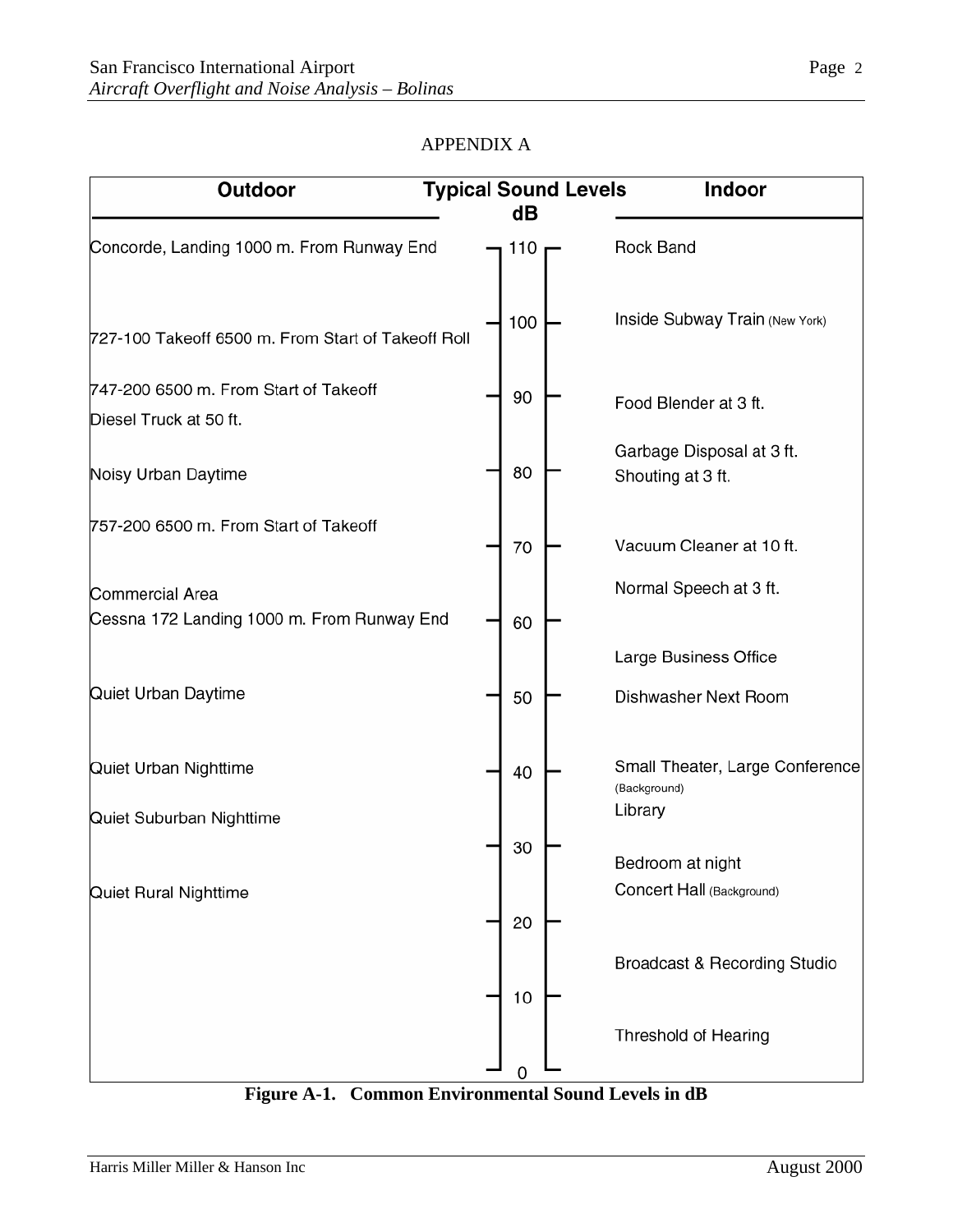The previous two metrics dealt with measuring noise on an event by event basis. To determine the cumulative effect of noise exposure on a community and to correlate that level of noise exposure to a community annoyance response, the CNEL was developed.

CNEL looks at a 24-hour period and the associated noise events with corresponding SEL values and derives an average SEL or equivalent sound level for an entire day. To account for the perceived greater sensitivity to evening and nighttime noise, CNEL applies a weighting to aircraft events occurring during those time periods. For evening (7:00 PM – 9:59 PM) and nighttime (10:00 PM – 6:59 AM) aircraft noise events, CNEL logarithmically multiplies each operation by 3 and 10, respectively. This effectively adds 4.8 dB to evening event SELs and 10 dB to nighttime event SELs. The aircraft CNEL is then derived using the SELs from all aircraft generated events for the period. A total CNEL will include the aircraft generated events as well as other noise events generated in the community during the corresponding time period. Typically, total CNEL in our environment ranges from a low of 40-45 dB in very quiet locations to 80-85 dB immediately adjacent to an active noise source – busy traffic route or active airport. Figure A-2 shows representative values of CNEL in typically different environments. Aircraft CNEL is also used to depict noise contours of equal exposure levels around an airport to reflect long-term operations, usually one year.